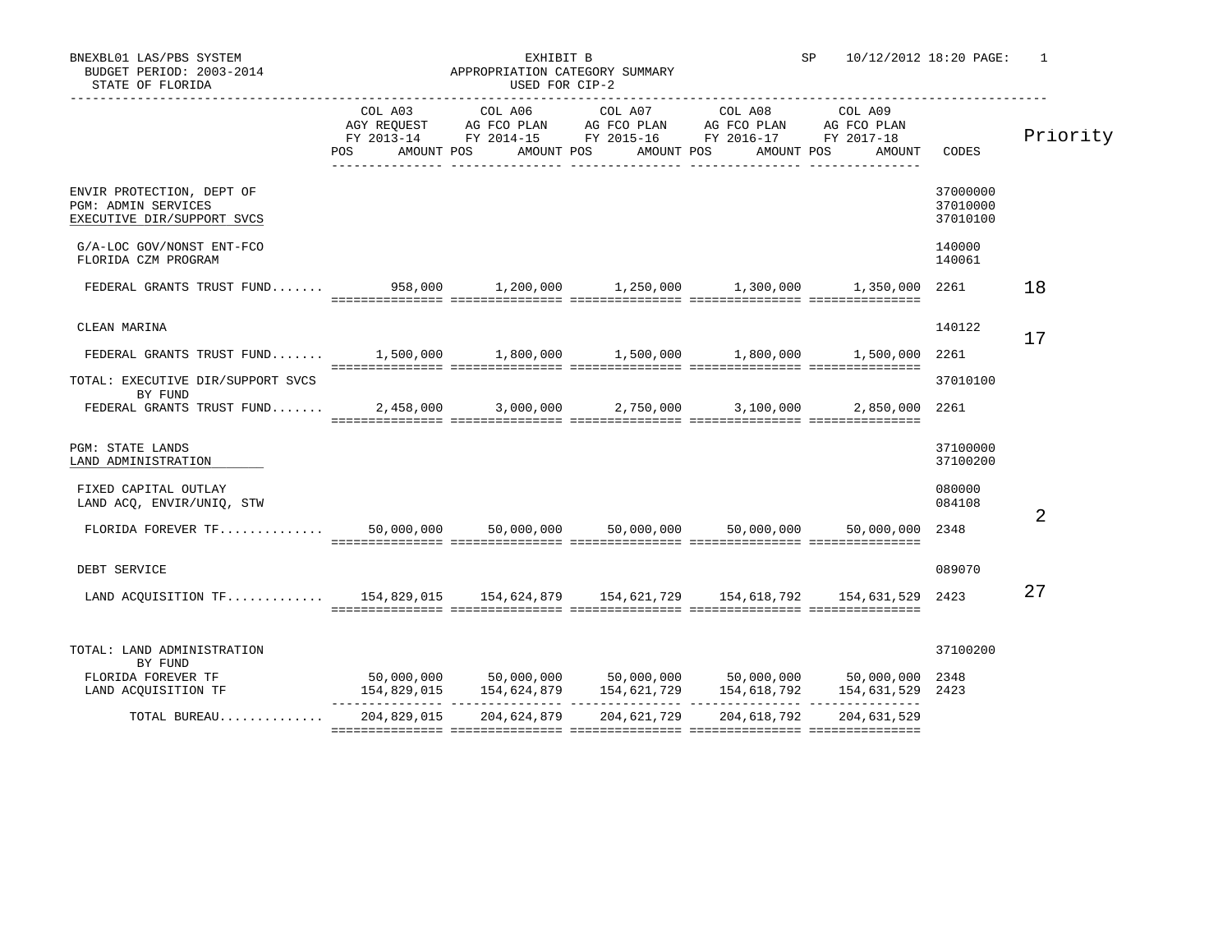| STATE OF FLORIDA                                                                                                                               | USED FOR CIP-2 |            |                                                                                                                                                                                 |                 |                                                                                                                                                                                        |                                  |          |
|------------------------------------------------------------------------------------------------------------------------------------------------|----------------|------------|---------------------------------------------------------------------------------------------------------------------------------------------------------------------------------|-----------------|----------------------------------------------------------------------------------------------------------------------------------------------------------------------------------------|----------------------------------|----------|
|                                                                                                                                                | COL A03        | COL A06    | AGY REQUEST AG FCO PLAN AG FCO PLAN AG FCO PLAN AG FCO PLAN<br>FY 2013-14 FY 2014-15 FY 2015-16 FY 2016-17 FY 2017-18<br>POS AMOUNT POS AMOUNT POS AMOUNT POS AMOUNT POS AMOUNT | COL A07 COL A08 | COL A09                                                                                                                                                                                | CODES                            | Priority |
| ENVIR PROTECTION, DEPT OF<br>PGM: WATER POL/ECO RESTORE<br>WATER POL/ECOSYSTEMS RESTO                                                          |                |            |                                                                                                                                                                                 |                 |                                                                                                                                                                                        | 37000000<br>37200000<br>37200100 |          |
| FIXED CAPITAL OUTLAY<br>DEBT SERVICE-SAVE EVERG                                                                                                |                |            |                                                                                                                                                                                 |                 |                                                                                                                                                                                        | 080000<br>089080                 | 26       |
| SAVE OUR EVERGLADES TF 22,885,817 23,048,011 22,891,237 23,089,787 23,150,866                                                                  |                |            |                                                                                                                                                                                 |                 |                                                                                                                                                                                        | 2221                             |          |
| G/A-LOC GOV/NONST ENT-FCO<br>AID/WMD-LAND ACQUISITION<br>WATER MANAGEMENT LANDS TF 15,863,535 15,863,535 15,863,535 15,863,535 15,863,535 2776 |                |            |                                                                                                                                                                                 |                 |                                                                                                                                                                                        | 140000<br>140124                 | 20       |
| EVERGLADES RESTORATION                                                                                                                         |                |            |                                                                                                                                                                                 |                 |                                                                                                                                                                                        | 141117                           |          |
| SAVE OUR EVERGLADES TF                                                                                                                         |                |            | 50,000,000 50,000,000 50,000,000                                                                                                                                                | 50,000,000      | 50,000,000                                                                                                                                                                             | 2221                             | 1        |
| TOTAL: WATER POL/ECOSYSTEMS RESTO<br>BY FUND                                                                                                   |                |            |                                                                                                                                                                                 |                 |                                                                                                                                                                                        | 37200100                         |          |
| SAVE OUR EVERGLADES TF<br>WATER MANAGEMENT LANDS TF                                                                                            |                |            |                                                                                                                                                                                 |                 | 72,885,817         73,048,011         72,891,237        73,089,787        73,150,866   2221<br>15,863,535        15,863,535        15,863,535       15,863,535       15,863,535   2776 |                                  |          |
| TOTAL BUREAU                                                                                                                                   | 88,749,352     | 88,911,546 | 88,754,772                                                                                                                                                                      | 88,953,322      | 89,014,401                                                                                                                                                                             |                                  |          |
| PGM: ENVIRON ASSESS/RESTOR<br>WATER SCIENCE/LAB SERVICES                                                                                       |                |            |                                                                                                                                                                                 |                 |                                                                                                                                                                                        | 37300000<br>37300100             |          |
| FIXED CAPITAL OUTLAY<br>TOTAL MAX DAILY LOADS                                                                                                  |                |            |                                                                                                                                                                                 |                 |                                                                                                                                                                                        | 080000<br>088964                 | 3        |
| LAND ACQUISITION TF 9,385,000 8,877,750 6,385,000 6,385,000 6,385,000                                                                          |                |            |                                                                                                                                                                                 |                 |                                                                                                                                                                                        | 2423                             |          |
| G/A-LOC GOV/NONST ENT-FCO<br>G/A-NPS MGMT PLANNING                                                                                             |                |            |                                                                                                                                                                                 |                 |                                                                                                                                                                                        | 140000<br>140076                 |          |
| FEDERAL GRANTS TRUST FUND<br>WATER QUALITY ASSURANCE TF                                                                                        |                |            | $2,400,000$ $2,400,000$ $2,400,000$ $2,400,000$ $2,400,000$                                                                                                                     |                 | $10,000,000$ $10,000,000$ $10,000,000$ $10,000,000$ $10,000,000$ $10,000,000$ $2261$<br>2,400,000 2780                                                                                 |                                  | 19       |
| TOTAL APPRO                                                                                                                                    |                |            | $12,400,000$ $12,400,000$ $12,400,000$ $12,400,000$ $12,400,000$                                                                                                                |                 |                                                                                                                                                                                        |                                  |          |
|                                                                                                                                                |                |            |                                                                                                                                                                                 |                 |                                                                                                                                                                                        |                                  |          |

BUDGET PERIOD: 2003-2014 APPROPRIATION CATEGORY SUMMARY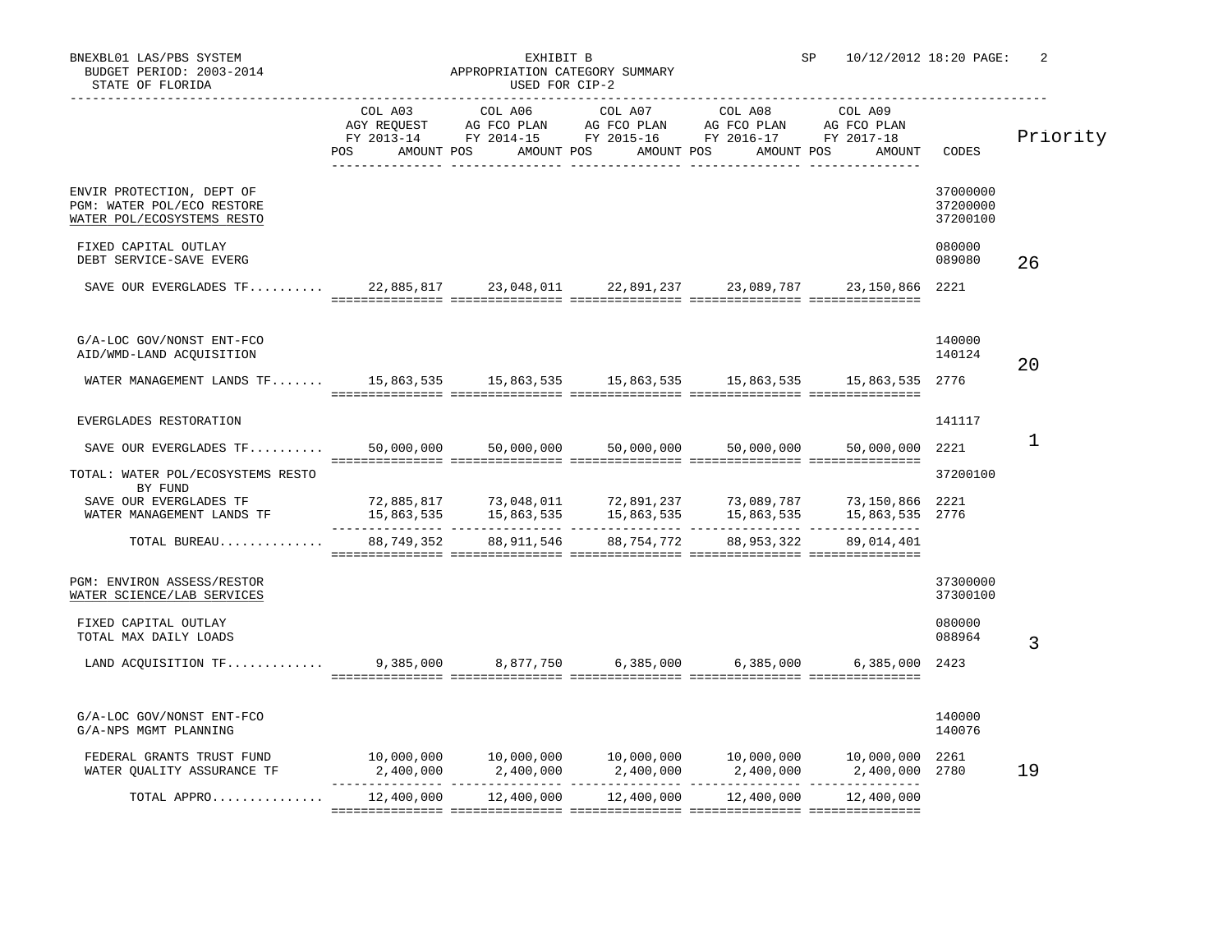| STATE OF FLORIDA                                                                            |                                                                                                                                                                                                                                                             | USED FOR CIP-2 |                                                                                                                                                                             |  |                     |                                  |          |
|---------------------------------------------------------------------------------------------|-------------------------------------------------------------------------------------------------------------------------------------------------------------------------------------------------------------------------------------------------------------|----------------|-----------------------------------------------------------------------------------------------------------------------------------------------------------------------------|--|---------------------|----------------------------------|----------|
|                                                                                             | POS DO                                                                                                                                                                                                                                                      |                | AGY REQUEST AG FCO PLAN AG FCO PLAN AG FCO PLAN AG FCO PLAN<br>FY 2013-14 FY 2014-15 FY 2015-16 FY 2016-17 FY 2017-18<br>AMOUNT POS AMOUNT POS AMOUNT POS AMOUNT POS AMOUNT |  |                     | CODES                            | Priority |
| ENVIR PROTECTION, DEPT OF<br>PGM: ENVIRON ASSESS/RESTOR<br>WATER SCIENCE/LAB SERVICES       |                                                                                                                                                                                                                                                             |                |                                                                                                                                                                             |  |                     | 37000000<br>37300000<br>37300100 |          |
| TOTAL: WATER SCIENCE/LAB SERVICES<br>BY FUND                                                |                                                                                                                                                                                                                                                             |                |                                                                                                                                                                             |  |                     | 37300100                         |          |
|                                                                                             |                                                                                                                                                                                                                                                             |                |                                                                                                                                                                             |  |                     |                                  |          |
| TOTAL BUREAU                                                                                |                                                                                                                                                                                                                                                             |                | 21,785,000  21,277,750  18,785,000  18,785,000  18,785,000                                                                                                                  |  |                     |                                  |          |
| PGM: WATER RESOURCE MGT<br>BEACH MANAGEMENT                                                 |                                                                                                                                                                                                                                                             |                |                                                                                                                                                                             |  |                     | 37350000<br>37350100             |          |
| G/A-LOC GOV/NONST ENT-FCO<br>BEACH PROJECTS - STW                                           |                                                                                                                                                                                                                                                             |                |                                                                                                                                                                             |  |                     | 140000<br>140126                 | 4        |
| GENERAL REVENUE FUND 25,000,000 25,000,000 25,000,000 25,000,000 25,000,000 25,000,000 1000 |                                                                                                                                                                                                                                                             |                |                                                                                                                                                                             |  |                     |                                  |          |
| WATER RESOURCE MANAGEMENT                                                                   |                                                                                                                                                                                                                                                             |                |                                                                                                                                                                             |  |                     | 37350400                         |          |
| FIXED CAPITAL OUTLAY<br>NON-MANDATORY LAND RECLAIM                                          |                                                                                                                                                                                                                                                             |                |                                                                                                                                                                             |  |                     | 080000<br>080889                 |          |
|                                                                                             |                                                                                                                                                                                                                                                             |                |                                                                                                                                                                             |  |                     | 2506                             | 14       |
| G/A-LOC GOV/NONST ENT-FCO<br>G/A-NPS MGMT PLANNING                                          |                                                                                                                                                                                                                                                             |                |                                                                                                                                                                             |  |                     | 140000<br>140076                 | 24       |
| FEDERAL GRANTS TRUST FUND 2,000,000 2,000,000 2,000,000                                     |                                                                                                                                                                                                                                                             |                |                                                                                                                                                                             |  | 2,000,000 2,000,000 | 2261                             |          |
| DRINK WATER FAC CONSTR-SRL                                                                  |                                                                                                                                                                                                                                                             |                |                                                                                                                                                                             |  |                     | 140129                           |          |
| GENERAL REVENUE FUND<br>DRINKING WATER REV LOAN TF                                          | $3,160,100$<br>$69,768,058$<br>$69,768,058$<br>$69,768,058$<br>$69,768,058$<br>$69,768,058$<br>$69,768,058$<br>$69,768,058$<br>$69,768,058$<br>$69,768,058$<br>$69,768,058$<br>$69,768,058$<br>$69,768,058$<br>$69,768,058$<br>$69,768,058$<br>$69,768,058$ |                |                                                                                                                                                                             |  |                     |                                  | 6        |
| TOTAL APPRO                                                                                 |                                                                                                                                                                                                                                                             |                | 72,928,158 72,928,158 72,928,158 72,928,158                                                                                                                                 |  | 72,928,158          |                                  |          |

=============== =============== =============== =============== ===============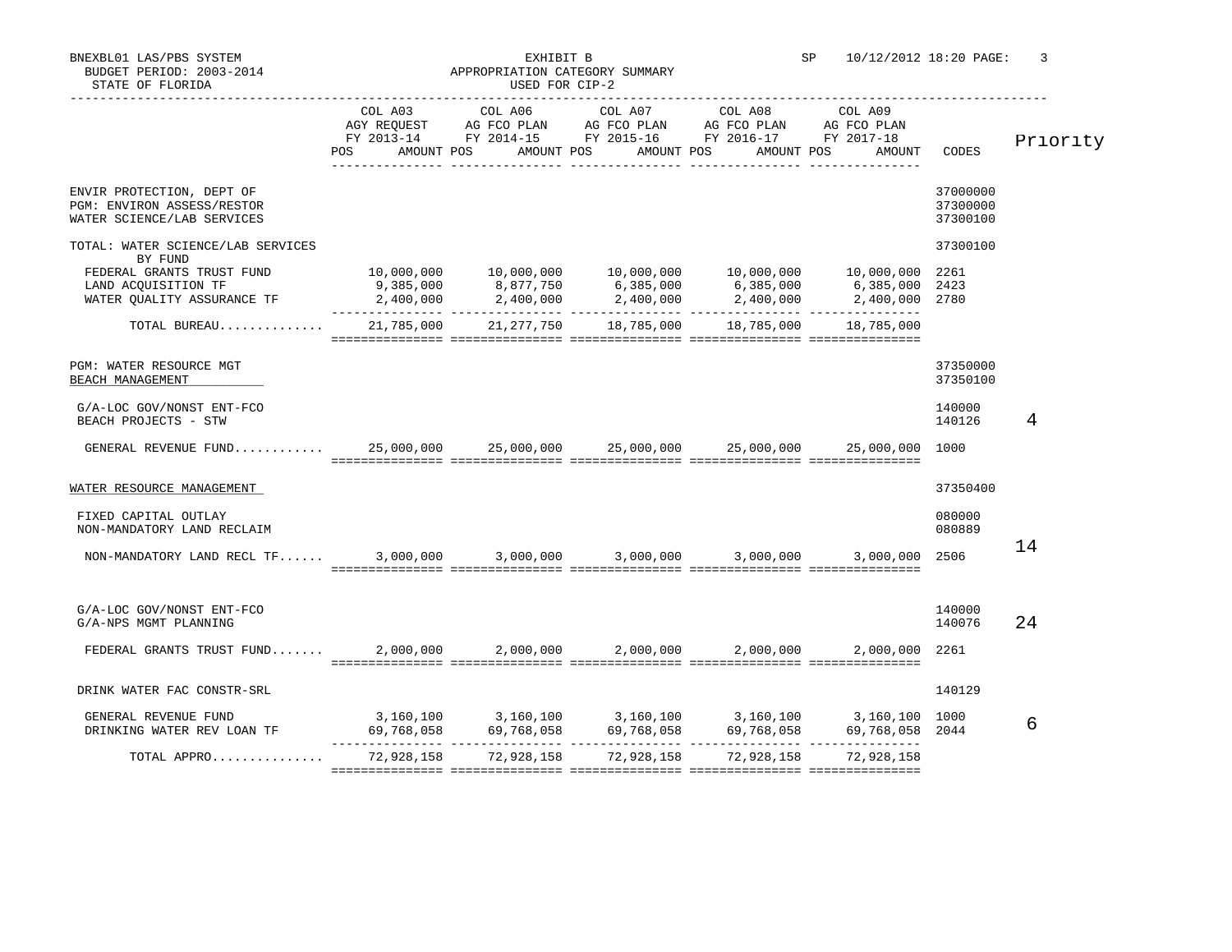BUDGET PERIOD: 2003-2014 **APPROPRIATION CATEGORY SUMMARY** STATE OF FLORIDA **EXECUTE:** THE STATE OF STATE OF STATE OF STATE OF STATE OF STATE OF STATE OF STATE OF STATE OF STATE OF STATE OF STATE OF STATE OF STATE OF STATE OF STATE OF STATE OF STATE OF STATE OF STATE OF STATE OF S

|                                                                                                                                             | POS                                                                                                                                                                                                                                                                                                                                                 | COL A03 COL A06 COL A07 COL A08<br>AGY REQUEST AG FCO PLAN AG FCO PLAN AG FCO PLAN AG FCO PLAN<br>FY 2013-14 FY 2014-15 FY 2015-16 FY 2016-17 FY 2017-18<br>AMOUNT POS AMOUNT POS AMOUNT POS AMOUNT POS | COL A09<br>AMOUNT                                                                          | <b>CODES</b>                     | Priority |
|---------------------------------------------------------------------------------------------------------------------------------------------|-----------------------------------------------------------------------------------------------------------------------------------------------------------------------------------------------------------------------------------------------------------------------------------------------------------------------------------------------------|---------------------------------------------------------------------------------------------------------------------------------------------------------------------------------------------------------|--------------------------------------------------------------------------------------------|----------------------------------|----------|
| ENVIR PROTECTION, DEPT OF<br>PGM: WATER RESOURCE MGT<br>WATER RESOURCE MANAGEMENT                                                           |                                                                                                                                                                                                                                                                                                                                                     |                                                                                                                                                                                                         |                                                                                            | 37000000<br>37350000<br>37350400 |          |
| G/A-LOC GOV/NONST ENT-FCO<br>WASTEWATER TREAT FAC CONST                                                                                     |                                                                                                                                                                                                                                                                                                                                                     |                                                                                                                                                                                                         |                                                                                            | 140000<br>140131                 |          |
| GENERAL REVENUE FUND<br>WASTEWTR/STORMWTR REVOL TF                                                                                          | $9,327,640$ $9,327,640$ $9,327,640$ $9,327,640$ $9,327,640$ $9,327,640$ $1000$                                                                                                                                                                                                                                                                      |                                                                                                                                                                                                         | $133,385,630$ $133,385,630$ $133,385,630$ $133,385,630$ $133,385,630$ $133,385,630$ $2661$ |                                  | 5        |
| TOTAL APPRO 142,713,270 142,713,270 142,713,270 142,713,270 142,713,270                                                                     |                                                                                                                                                                                                                                                                                                                                                     |                                                                                                                                                                                                         |                                                                                            |                                  |          |
| SMALL CO WASTEWTR TRMT GNT                                                                                                                  |                                                                                                                                                                                                                                                                                                                                                     |                                                                                                                                                                                                         |                                                                                            | 143276                           | 7        |
| FEDERAL GRANTS TRUST FUND                                                                                                                   |                                                                                                                                                                                                                                                                                                                                                     | 23, 301, 810 23, 301, 810 23, 301, 810 23, 301, 810                                                                                                                                                     | 23,301,810                                                                                 | 2261                             |          |
| TOTAL: WATER RESOURCE MANAGEMENT<br>BY FUND                                                                                                 |                                                                                                                                                                                                                                                                                                                                                     |                                                                                                                                                                                                         |                                                                                            | 37350400                         |          |
| GENERAL REVENUE FUND<br>DRINKING WATER REV LOAN TF<br>FEDERAL GRANTS TRUST FUND<br>NON-MANDATORY LAND RECL TF<br>WASTEWTR/STORMWTR REVOL TF | $\begin{array}{cccccccc} 12\, ,487\, ,740 \\ 69\, ,768\, ,058 \\ 25\, ,301\, ,810 \\ 3\, ,000\, ,000 \\ 133\, ,385\, ,630 \\ \end{array} \hskip .5 in \begin{array}{cccccccc} 12\, ,487\, ,740 \\ 69\, ,768\, ,058 \\ 59\, ,768\, ,058 \\ 69\, ,768\, ,058 \\ 133\, ,385\, ,630 \\ \end{array} \hskip .5 in \begin{array}{cccccccc} 12\, ,487\, ,7$ |                                                                                                                                                                                                         |                                                                                            |                                  |          |
| TOTAL BUREAU 243,943,238 243,943,238 243,943,238 243,943,238                                                                                |                                                                                                                                                                                                                                                                                                                                                     |                                                                                                                                                                                                         | 243, 943, 238                                                                              |                                  |          |
| PGM: WASTE MANAGEMENT<br>WASTE MANAGEMENT                                                                                                   |                                                                                                                                                                                                                                                                                                                                                     |                                                                                                                                                                                                         |                                                                                            | 37450000<br>37450300             |          |
| FIXED CAPITAL OUTLAY<br>DRY CLEAN/SITE CLEANUP                                                                                              |                                                                                                                                                                                                                                                                                                                                                     |                                                                                                                                                                                                         |                                                                                            | 080000<br>080524                 |          |
|                                                                                                                                             |                                                                                                                                                                                                                                                                                                                                                     |                                                                                                                                                                                                         |                                                                                            |                                  | 12       |
| CLEANUP OF STATE/LANDS                                                                                                                      |                                                                                                                                                                                                                                                                                                                                                     |                                                                                                                                                                                                         |                                                                                            | 082474                           | 15       |
|                                                                                                                                             |                                                                                                                                                                                                                                                                                                                                                     |                                                                                                                                                                                                         |                                                                                            | 2212                             |          |
| PETRO TANKS/PREAPPROVALS                                                                                                                    |                                                                                                                                                                                                                                                                                                                                                     |                                                                                                                                                                                                         |                                                                                            | 087888                           |          |
| INLAND PROTECTION TF 125,000,000 125,000,000 125,000,000 125,000,000 125,000,000 125,000,000 2212                                           |                                                                                                                                                                                                                                                                                                                                                     |                                                                                                                                                                                                         |                                                                                            |                                  | 11       |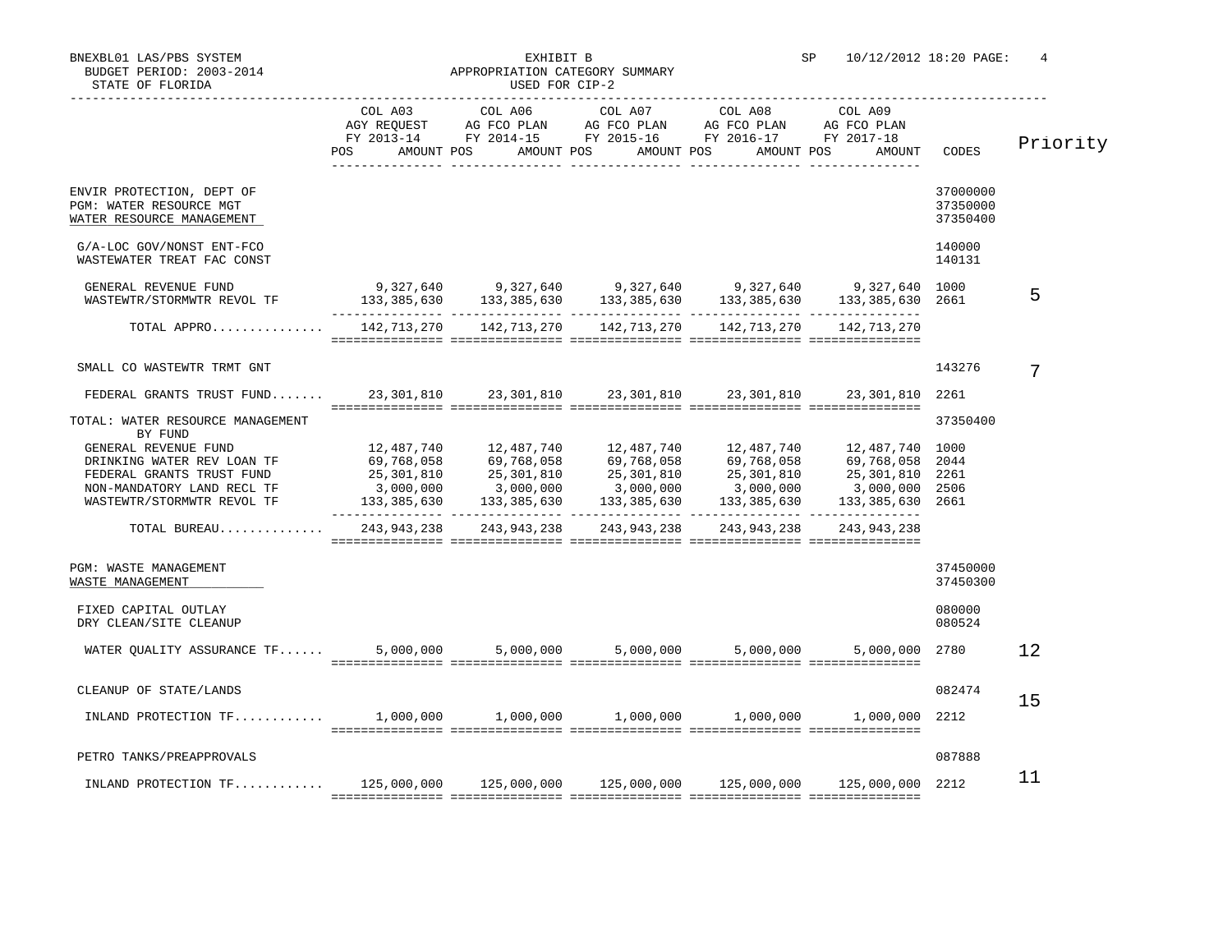| EXBL01 LAS/PBS SYSTEM |                          |
|-----------------------|--------------------------|
|                       | BUDGET PERIOD: 2003-2014 |

## BNEXBL01 LAS/PBS SYSTEM STRAND STRAND STRAND STRAND STRAND STRAND STRAND STRAND STRAND STRAND STRAND STRAND STRAND STRAND STRAND STRAND STRAND STRAND STRAND STRAND STRAND STRAND STRAND STRAND STRAND STRAND STRAND STRAND ST

| BUDGET PERIOD: 2003-2014<br>STATE OF FLORIDA                                                                    |         | APPROPRIATION CATEGORY SUMMARY<br>USED FOR CIP-2 |                                                                                                                                                                                 |                 |                                                                                                                                                                                                                                                                          |                                  |          |
|-----------------------------------------------------------------------------------------------------------------|---------|--------------------------------------------------|---------------------------------------------------------------------------------------------------------------------------------------------------------------------------------|-----------------|--------------------------------------------------------------------------------------------------------------------------------------------------------------------------------------------------------------------------------------------------------------------------|----------------------------------|----------|
|                                                                                                                 | COL A03 | COL A06                                          | AGY REQUEST AG FCO PLAN AG FCO PLAN AG FCO PLAN AG FCO PLAN<br>FY 2013-14 FY 2014-15 FY 2015-16 FY 2016-17 FY 2017-18<br>POS AMOUNT POS AMOUNT POS AMOUNT POS AMOUNT POS AMOUNT | COL A07 COL A08 | COL A09                                                                                                                                                                                                                                                                  | CODES                            | Priority |
| ENVIR PROTECTION, DEPT OF<br>PGM: WASTE MANAGEMENT<br>WASTE MANAGEMENT                                          |         |                                                  |                                                                                                                                                                                 |                 |                                                                                                                                                                                                                                                                          | 37000000<br>37450000<br>37450300 |          |
| FIXED CAPITAL OUTLAY<br>HAZARD WASTE/SITE CLEANUP                                                               |         |                                                  |                                                                                                                                                                                 |                 |                                                                                                                                                                                                                                                                          | 080000<br>088502                 | 13       |
|                                                                                                                 |         |                                                  |                                                                                                                                                                                 |                 |                                                                                                                                                                                                                                                                          | 2780                             |          |
| DEBT SERVICE                                                                                                    |         |                                                  |                                                                                                                                                                                 |                 |                                                                                                                                                                                                                                                                          | 089270                           |          |
| 1NLAND PROTECTION TF 9,787,766 9,780,039 9,776,039 9,776,789 9,676,683 2212                                     |         |                                                  |                                                                                                                                                                                 |                 |                                                                                                                                                                                                                                                                          |                                  | 25       |
| G/A-LOC GOV/NONST ENT-FCO<br>SOLID WASTE MANAGEMENT                                                             |         |                                                  |                                                                                                                                                                                 |                 |                                                                                                                                                                                                                                                                          | 140000<br>140134                 | 16       |
| SOLID WASTE MGMT TF 2,400,000 2,400,000 2,400,000                                                               |         |                                                  |                                                                                                                                                                                 |                 | 2,400,000 2,400,000                                                                                                                                                                                                                                                      | 2644                             |          |
| TOTAL: WASTE MANAGEMENT<br>BY FUND<br>INLAND PROTECTION TF<br>SOLID WASTE MGMT TF<br>WATER QUALITY ASSURANCE TF |         |                                                  |                                                                                                                                                                                 |                 | $\begin{array}{cccccccc} 135,787,766 & 135,780,039 & 135,776,039 & 135,776,789 & 135,676,683 & 2212 \\ 2,400,000 & 2,400,000 & 2,400,000 & 2,400,000 & 2,400,000 & 2,400,000 \\ 9,000,000 & 9,000,000 & 9,000,000 & 9,000,000 & 9,000,000 & 9,000,000 & 2780 \end{array$ | 37450300                         |          |
| TOTAL BUREAU                                                                                                    |         |                                                  | 147,187,766  147,180,039  147,176,039  147,176,789  147,076,683                                                                                                                 |                 |                                                                                                                                                                                                                                                                          |                                  |          |
| PGM: RECREATION & PARKS<br>STATE PARK OPERATIONS<br>FIXED CAPITAL OUTLAY                                        |         |                                                  |                                                                                                                                                                                 |                 |                                                                                                                                                                                                                                                                          | 37500000<br>37500300<br>080000   |          |
| STATE PARK FACILITY IMPROV                                                                                      |         |                                                  |                                                                                                                                                                                 |                 |                                                                                                                                                                                                                                                                          | 080039                           |          |
|                                                                                                                 |         |                                                  |                                                                                                                                                                                 |                 |                                                                                                                                                                                                                                                                          |                                  | 8        |
| REMOVE ACCESS BARRIERS-STW                                                                                      |         |                                                  |                                                                                                                                                                                 |                 |                                                                                                                                                                                                                                                                          | 088130                           |          |
| CONSERVATION/REC LANDS TF<br>LAND ACQUISITION TF                                                                |         |                                                  |                                                                                                                                                                                 |                 |                                                                                                                                                                                                                                                                          |                                  | 9        |
| TOTAL APPRO                                                                                                     |         |                                                  | $4,000,000$ $4,000,000$ $4,000,000$                                                                                                                                             | 4,000,000       | 4,000,000                                                                                                                                                                                                                                                                |                                  |          |
|                                                                                                                 |         |                                                  |                                                                                                                                                                                 |                 |                                                                                                                                                                                                                                                                          |                                  |          |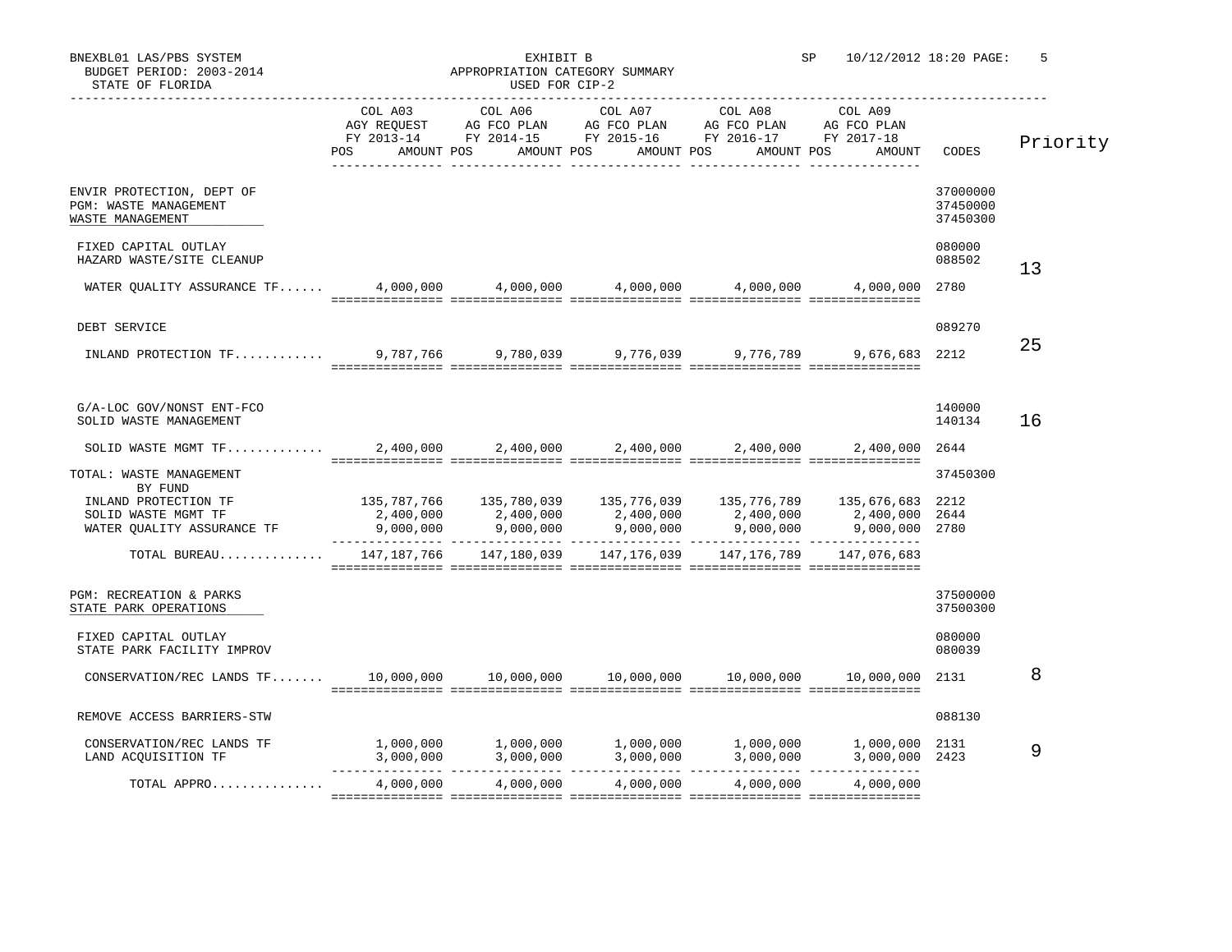| STATE OF FLORIDA                                                                                                                                                                                                                                                                                                                                                                 | USED FOR CIP-2                                                                                                                                                                                                                                                                                                 |                           |                                                                                                        |                           |                                                                                                                                                                                |                                  |          |
|----------------------------------------------------------------------------------------------------------------------------------------------------------------------------------------------------------------------------------------------------------------------------------------------------------------------------------------------------------------------------------|----------------------------------------------------------------------------------------------------------------------------------------------------------------------------------------------------------------------------------------------------------------------------------------------------------------|---------------------------|--------------------------------------------------------------------------------------------------------|---------------------------|--------------------------------------------------------------------------------------------------------------------------------------------------------------------------------|----------------------------------|----------|
|                                                                                                                                                                                                                                                                                                                                                                                  | FY 2013-14 FY 2014-15 FY 2015-16 FY 2016-17 FY 2017-18<br>POS AMOUNT POS AMOUNT POS AMOUNT POS AMOUNT POS AMOUNT                                                                                                                                                                                               |                           | COL A03 COL A06 COL A07 COL A08 COL A09<br>AGY REQUEST AG FCO PLAN AG FCO PLAN AG FCO PLAN AG FCO PLAN |                           |                                                                                                                                                                                | CODES                            | Priority |
| ENVIR PROTECTION, DEPT OF<br>PGM: RECREATION & PARKS<br>STATE PARK OPERATIONS                                                                                                                                                                                                                                                                                                    |                                                                                                                                                                                                                                                                                                                |                           |                                                                                                        |                           |                                                                                                                                                                                | 37000000<br>37500000<br>37500300 |          |
| FIXED CAPITAL OUTLAY<br>GRANTS & DONAT SPDG AUTH                                                                                                                                                                                                                                                                                                                                 |                                                                                                                                                                                                                                                                                                                |                           |                                                                                                        |                           |                                                                                                                                                                                | 080000<br>088137                 |          |
| FEDERAL GRANTS TRUST FUND<br>GRANTS AND DONATIONS TF                                                                                                                                                                                                                                                                                                                             | $4,000,000$ $4,000,000$ $4,000,000$ $4,000,000$ $4,000,000$ $4,000,000$ $4,000,000$ $4,000,000$ $4,000,000$ $4,000,000$ $4,000,000$ $4,000,000$ $4,000,000$ $4,000,000$ $4,000,000$ $4,000,000$ $4,000,000$ $4,000,000$ $4,00$                                                                                 |                           |                                                                                                        |                           |                                                                                                                                                                                |                                  | 23       |
| ${\tt TOTAL} \begin{array}{l} {\tt APPRO.}\dots\dots\dots\dots\dots\\ {\tt 6,000,000} \end{array} \begin{array}{l} {\tt 6,000,000} \end{array} \begin{array}{l} {\tt 6,000,000} \end{array} \begin{array}{l} {\tt 6,000,000} \end{array} \begin{array}{l} {\tt 6,000,000} \end{array} \begin{array}{l} {\tt 6,000,000} \end{array} \begin{array}{l} {\tt 6,000,000} \end{array}$ |                                                                                                                                                                                                                                                                                                                |                           |                                                                                                        |                           |                                                                                                                                                                                |                                  |          |
| G/A-LOC GOV/NONST ENT-FCO<br>FED LAND/WATER CONSV/GRNTS                                                                                                                                                                                                                                                                                                                          |                                                                                                                                                                                                                                                                                                                |                           |                                                                                                        |                           |                                                                                                                                                                                | 140000<br>140001                 | 22       |
|                                                                                                                                                                                                                                                                                                                                                                                  |                                                                                                                                                                                                                                                                                                                |                           |                                                                                                        |                           |                                                                                                                                                                                | 2261                             |          |
| NAT'L REC TRAIL GRANTS                                                                                                                                                                                                                                                                                                                                                           |                                                                                                                                                                                                                                                                                                                |                           |                                                                                                        |                           |                                                                                                                                                                                | 140185                           |          |
| FEDERAL GRANTS TRUST FUND 3,500,000 3,500,000 3,500,000 3,500,000 3,500,000 3,500,000                                                                                                                                                                                                                                                                                            |                                                                                                                                                                                                                                                                                                                |                           |                                                                                                        |                           |                                                                                                                                                                                | 2261                             | 21       |
| TOTAL: STATE PARK OPERATIONS<br>BY FUND                                                                                                                                                                                                                                                                                                                                          |                                                                                                                                                                                                                                                                                                                |                           |                                                                                                        |                           |                                                                                                                                                                                | 37500300                         |          |
| CONSERVATION/REC LANDS TF<br>FEDERAL GRANTS TRUST FUND<br>GRANTS AND DONATIONS TF<br>LAND ACQUISITION TF                                                                                                                                                                                                                                                                         | $\begin{array}{cccccccc} 11\,,000\,,000 & & & 11\,,000\,,000 & & & 11\,,000\,,000 & & & 11\,,000\,,000 & & & 11\,,000\,,000 & & & 2131\, \\ 10\,,500\,,000 & & & 10\,,500\,,000 & & & 10\,,500\,,000 & & & 10\,,500\,,000 & & & 10\,,500\,,000 & & & 261\, \\ 2\,,000\,,000 & & & 2\,,000\,,000 & & & 2\,,000$ |                           |                                                                                                        |                           |                                                                                                                                                                                |                                  |          |
| TOTAL BUREAU                                                                                                                                                                                                                                                                                                                                                                     |                                                                                                                                                                                                                                                                                                                |                           | 26,500,000  26,500,000  26,500,000  26,500,000                                                         |                           | 26,500,000                                                                                                                                                                     |                                  |          |
| COASTAL/AQUATIC MGD AREAS                                                                                                                                                                                                                                                                                                                                                        |                                                                                                                                                                                                                                                                                                                |                           |                                                                                                        |                           |                                                                                                                                                                                | 37500400                         |          |
| FIXED CAPITAL OUTLAY<br>MAIN/REP/CONST-STATEWIDE                                                                                                                                                                                                                                                                                                                                 |                                                                                                                                                                                                                                                                                                                |                           |                                                                                                        |                           |                                                                                                                                                                                | 080000<br>083643                 |          |
|                                                                                                                                                                                                                                                                                                                                                                                  |                                                                                                                                                                                                                                                                                                                |                           |                                                                                                        |                           |                                                                                                                                                                                | 2423                             | 10       |
| TOTAL: ENVIR PROTECTION, DEPT OF<br>BY FUND                                                                                                                                                                                                                                                                                                                                      |                                                                                                                                                                                                                                                                                                                |                           |                                                                                                        |                           |                                                                                                                                                                                | 37000000                         |          |
| GENERAL REVENUE FUND                                                                                                                                                                                                                                                                                                                                                             | 37,487,740                                                                                                                                                                                                                                                                                                     | 37,487,740                |                                                                                                        |                           | $\begin{array}{lllllll} 37,487,740 & 37,487,740 & 37,487,740 & 1000 \\ 69,768,058 & 69,768,058 & 69,768,058 & 2044 \\ 11,000,000 & 11,000,000 & 11,000,000 & 2131 \end{array}$ |                                  |          |
| DRINKING WATER REV LOAN TF                                                                                                                                                                                                                                                                                                                                                       | 69,768,058                                                                                                                                                                                                                                                                                                     | 69,768,058                |                                                                                                        |                           |                                                                                                                                                                                |                                  |          |
| CONSERVATION/REC LANDS TF                                                                                                                                                                                                                                                                                                                                                        | 11,000,000<br>135,787,766                                                                                                                                                                                                                                                                                      | 11,000,000                |                                                                                                        |                           |                                                                                                                                                                                |                                  |          |
| INLAND PROTECTION TF<br>SAVE OUR EVERGLADES TF                                                                                                                                                                                                                                                                                                                                   | 72,885,817                                                                                                                                                                                                                                                                                                     | 135,780,039<br>73,048,011 | 135,776,039<br>72,891,237                                                                              | 135,776,789<br>73,089,787 | 135,676,683 2212<br>73,150,866 2221                                                                                                                                            |                                  |          |
| FEDERAL GRANTS TRUST FUND                                                                                                                                                                                                                                                                                                                                                        | 48, 259, 810                                                                                                                                                                                                                                                                                                   | 48,801,810                | 48,551,810                                                                                             | 48,901,810                | 48,651,810 2261                                                                                                                                                                |                                  |          |